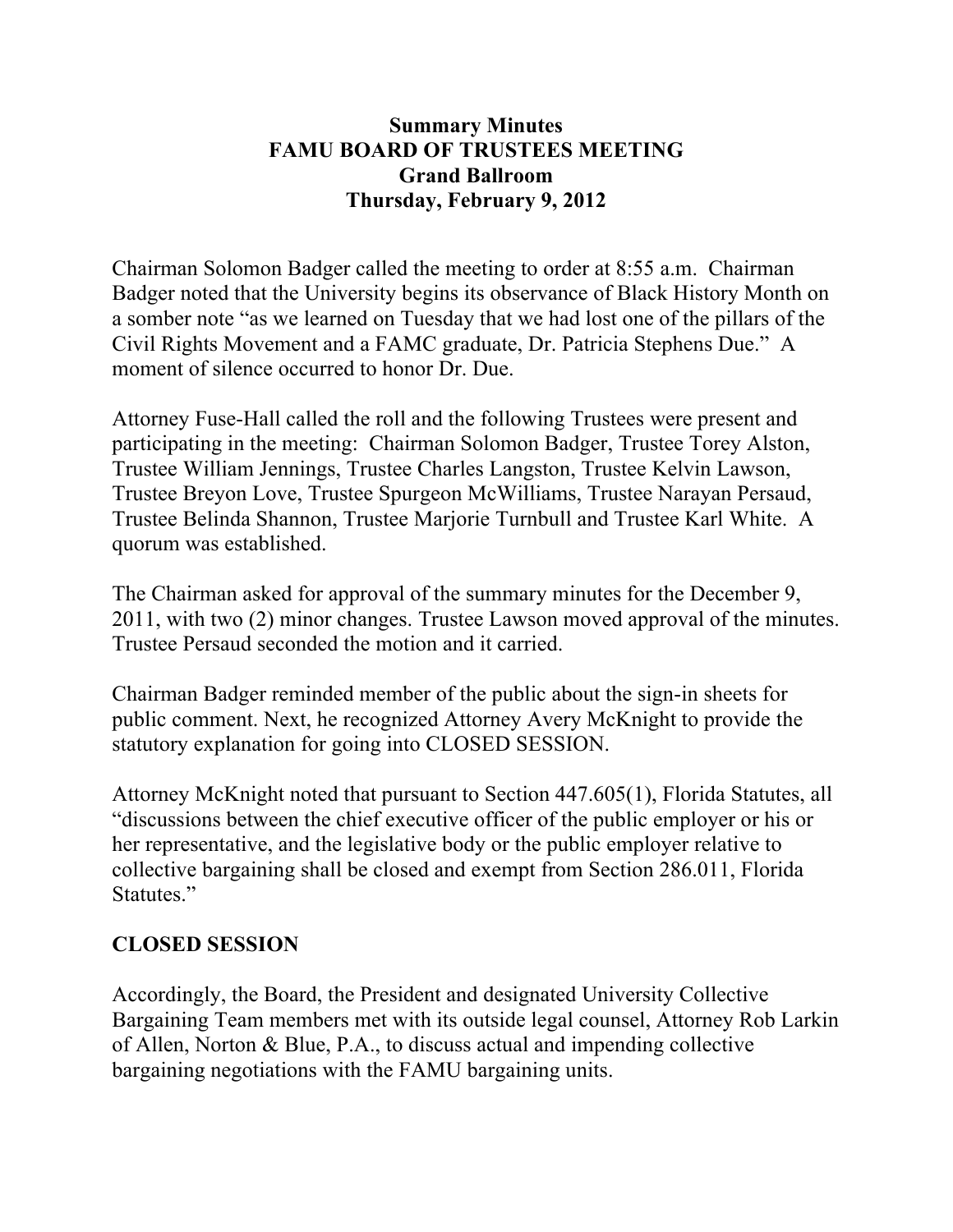### **OPEN SESSION**

Upon reconvening in open session, Chairman Badger recognized Trustee White for a motion. Trustee White moved that the Board ratify the 2010-13 Collective Bargaining Agreement between the FAMU Board of Trustees, as the public employer, and the Florida Public Employees Council 79 of the American Federation of State, County and Municipal Employees AFL-CIO, and authorize the President to execute the agreement on behalf of the Board. Trustee Turnbull seconded the motion and it carried.

#### **PRESIDENT'S REPORT**

Chairman Badger recognized President Ammons for the President's Report. President Ammons introduced guest from Tallahassee Community College (TCC), including former TCC Trustee Eugene Lamb, TCC President and other TCC officials. The president acknowledged the work of Trustee Lamb and FAMU Trustee Marjorie Turnbull, as the drivers of a new partnership between TCC and FAMU.

President Murdaugh made remarks before the presidents signed the articulation agreement between the two campuses.

President Ammons presented an update on the Robert Champion investigation. At this time, the investigation is on-going and no arrests have occurred and there is no further information. He noted that he has convened an Internal Crisis Management Team, chaired by Dr. Larry Robinson, Special Assistant to the President. This team will ensure that the day-to-day operations are carried out in light of the matter. Weekly updates have been provided to the board about the Champion matter and the president reported that the University complied timely with the Board of Governors Inspector General's request for documents.

Further, "to ensure that we as a campus continue to interact with individuals in a manner that promotes respect and dignity," the president announced the decision to temporarily suspend membership intake for all student clubs, organizations, fraternities, and sororities until the 2012 fall semester. The decision was announced at a Campus Safety Forum on January 31 and after discussions with students of Greek letter and non-Greek letter organizations, administrators and organization advisors. Also the 2012 band camp has been cancelled and was announced at this forum also. During this time, the University will review its processes and work with any initiatives emanating from the Blue Ribbon Anti-Hazing Committee that was created by the Board of Trustees. President FAMU noted, "FAMU will become an even safer campus where the practice of respect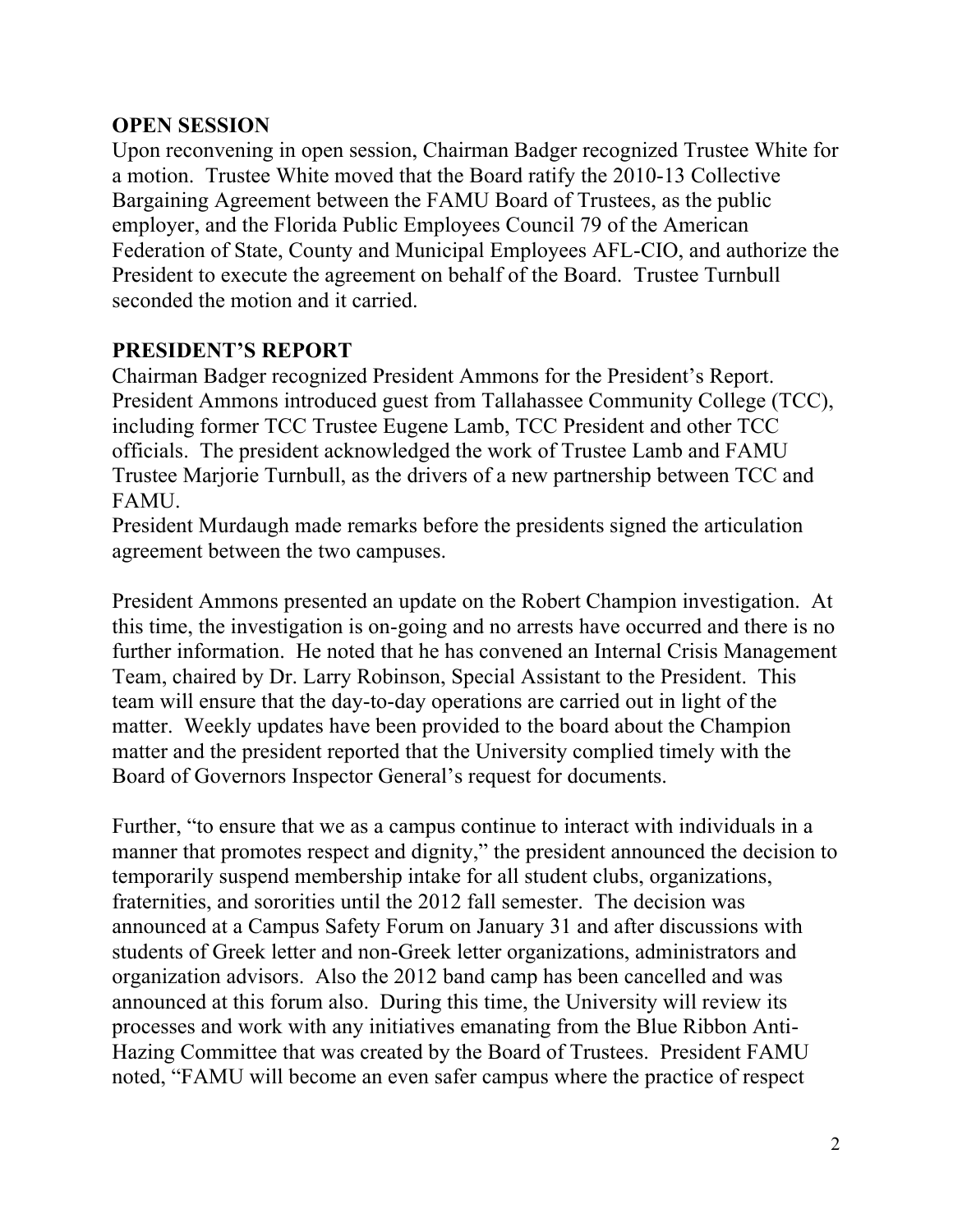and dignity becomes our guide in interacting with our colleagues and fellow students."

The president informed the board of the university's legislative budget request of \$1.5 million for the FAMU Crestview Educational Center and \$2.6 million to add capacity to FAMU's health science education programs to meet critical state needs.

The president noted the following highlights also:

- FAMU named one of the 15 most popular national universities by *US News and World Report.*
- The National Jurist Magazine, ranked FAMU College of Law among the top schools for placing attorneys into government-based fields.
- Dr. Yaw D. Yeboah, will assume the position of Dean of the FAMU-FSU College of Engineering on July 1, 2012.
- The Honorable Maxine Water, U. S. Congresswoman, delivered the keynote address for the MLK Convocation.
- Dance Theater of Harlem performed on January  $27<sup>th</sup>$  to a sold-out audience as part of the University's Lyceum Series.
- The Honorable Jennifer Carroll, Lt. Governor of Florida, will deliver the Black History Month Convocation address.
- The 2012 Legacy Torch Tour will begin February  $17<sup>th</sup>$
- The Florida Regional Conference of the National Alumni Association will meet in Tallahassee on February 17-18.
- FAMU Day at the Capitol will occur on February  $29<sup>th</sup>$ .

Chairman Badger thanked Dr. Ammons for his report and noted that the campus is working actively on several projects and he expressed the board's gratitude for the work of the faculty, staff, students and administrators.

# **COMMITTEE REPORTS**

# *BUDGET AND FINANCE COMMITTEE*

The Chairman recognized Trustee Richard Dent for the report of the Budget and Finance Committee. The Committee heard from Vice President Hardee who presented an amendment to the operating budget. The University is requesting \$390,673 in additional budget authority in the Auxiliary Trust Fund for the following: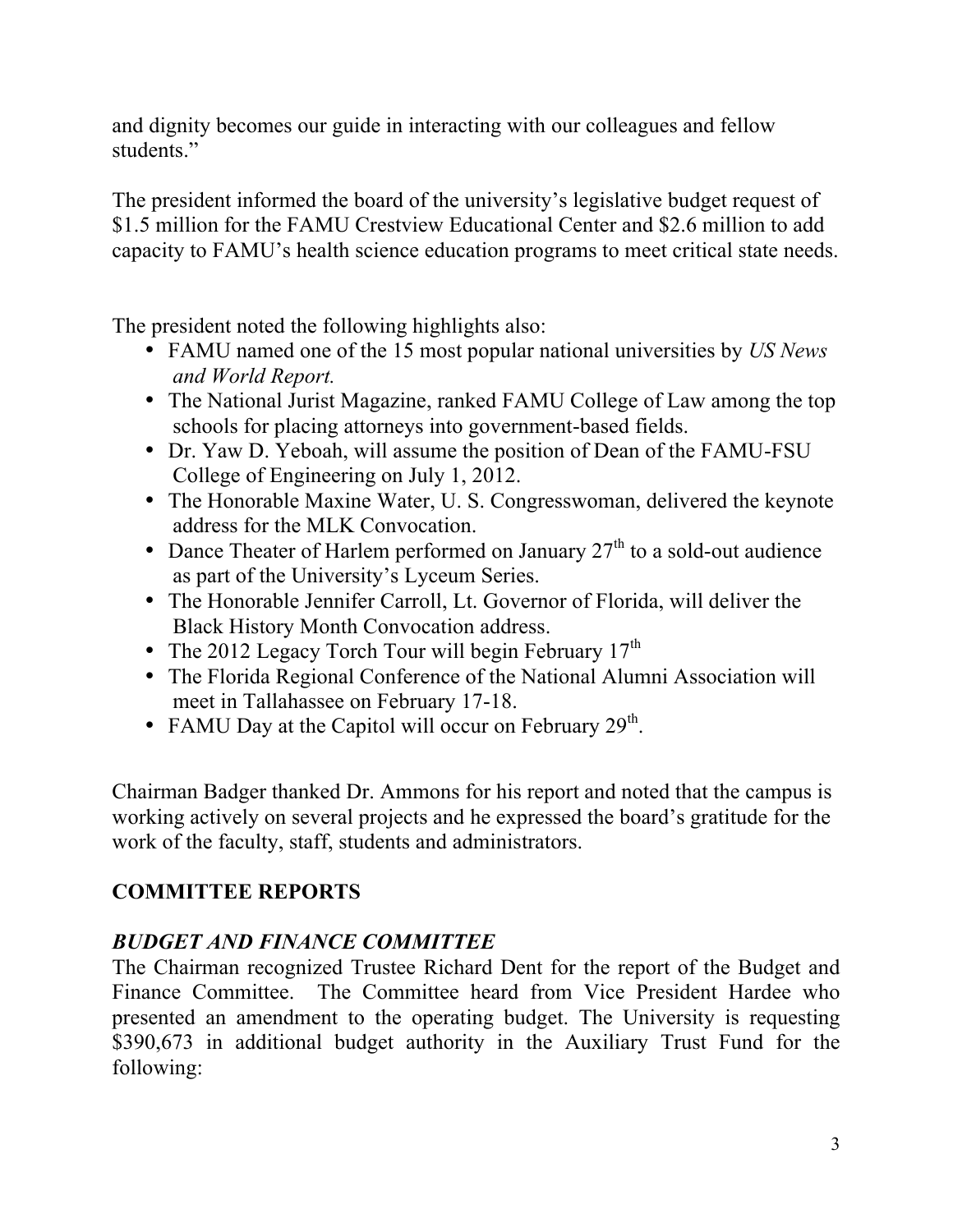- **\$335,673**  to cover the Spring Semester's operating expenditures for the On-line Distance Education programs in Public Health and the School of Business for the new cohort of students. Revenues from fees will be used to cover these expenditures.
- **\$50,000** to pay student workers in the Property Office. These costs will be covered from receipts of the surplus property sales.
- **\$5,000** to cover materials and supplies for Occupational Therapy classes in the School of Allied Health. Revenues are generated from supply fees authorized by Florida Statutes 1009.24(14) (i) and BOT Regulation 3.017.

### **Trustee Dent moved that the Board of Trustees approve the amendments to the FY 2011-12 Operating Budget. Trustee Langston seconded the motion and it carried.**

The Committee heard about several informational items from Vice President Teresa Hardee. She gave an update on the results from the recent revenue estimating conferences for General Revenue and PECO. Staff anticipated \$1 -\$2 billion shortfall in General Revenue and FY 2012-13 PECO revenue dropped from \$113 million to zero (\$0) dollars. Next, Vice President Hardee updated the committee on the FY 2012-13 preliminary budget recommendations from the House and Senate.

- The House and Senate budget reduces the E&G base budget by \$153 million and \$400 million respectively. The Senate believes that the SUS have significant Carry-forward funds to help offset the budget reduction and that the reduction of \$400 million would only be for one year.
- The House budget assumes that the universities will implement the following tuition increases to offset the budget reduction:
	- o 8% Undergraduate base tuition increase
	- o 7% Tuition Differential increase and an
	- o 8% Graduate/Professional & Out-of-State Fee Increase
- The Senate budget does not include an undergraduate tuition increase; however an assumption is made that the universities will implement the 15% Tuition Differential increase and an 8% Graduate/Professional & Out-of-State fee increase.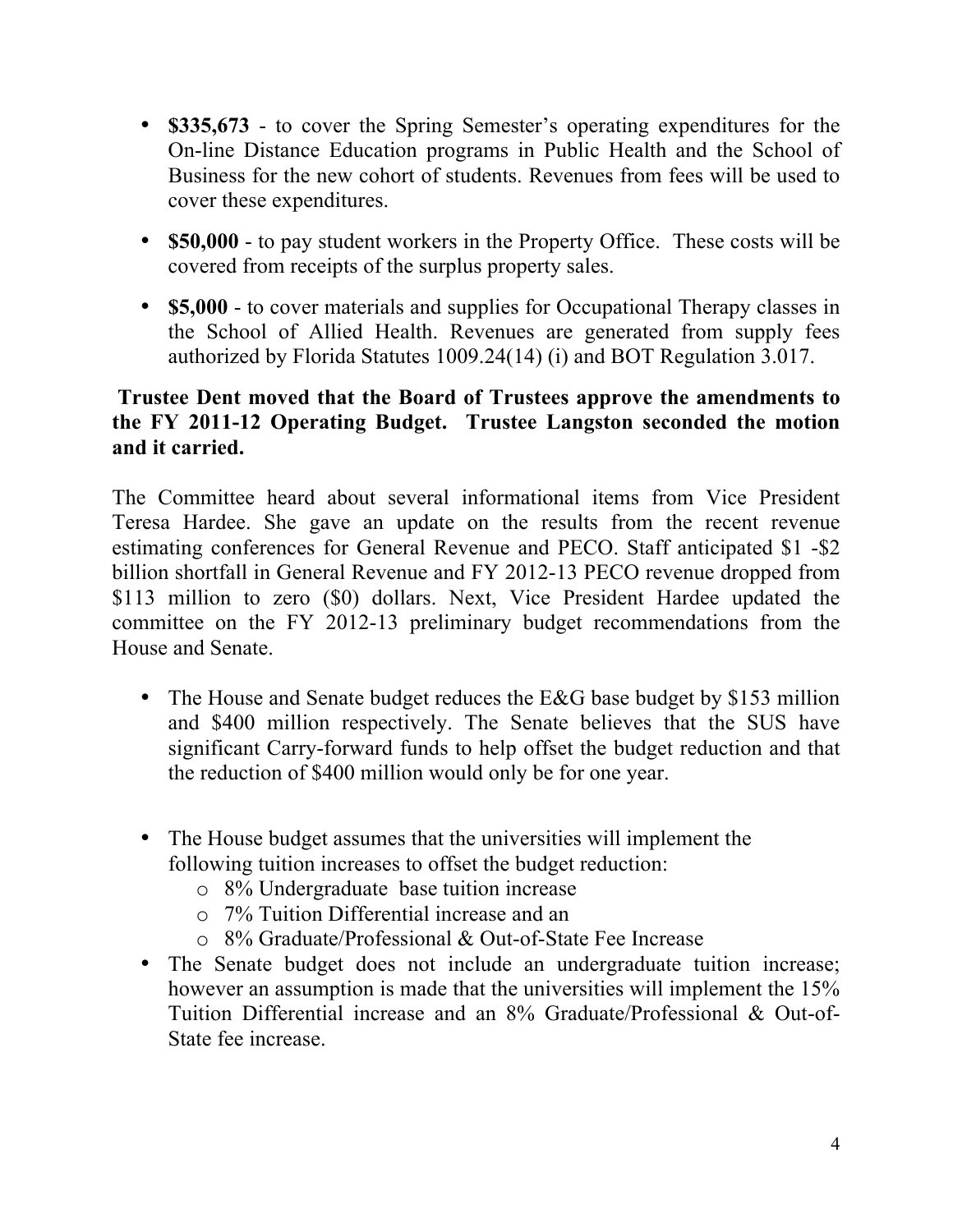Vice President Hardee presented an update on the operating budget for FY 2011-12, as well, as an update on the fund balance for Athletics. The Committee members as well as other Trustees are interested in having more discussion about the deficit in the Athletic Department. Several Trustees are interested in getting questions answered before the next BOT meeting. After a lengthy discussion it was decided that questions from the Board will be submitted to the President's Office and transmitted to the Athletics Department for responses.

The Committee also received an update on EIT initiatives (i.e. Help Desk, Student Email deployment, restructuring, and best practices for IT security) and the T3E initiatives (Business Process Re-engineering) for the Office of Admissions.

For the last informational items, Vice President Hardee provided information on the outsourcing of the University Post Office and the two (2) contracts over \$100,000 that have been executed since the last BOT meeting.

### *AUDIT COMMITTEE*

Chairman Badger recognized Trustee White for the report of the Audit Committee. Trustee White asked President Ammons to introduce the Interim Vice President for Audit and Compliance. The president provided background information about Mr. Richard "Rick" Givens, Interim Vice President for Audit and Compliance. The committee heard from Mr. Givens, who provided an update on the actions taken following the investigation completed by Sniffen & Spellman, P.A. In response to the report issued in November 2011, the University contracted with Accretive Solutions to perform a university-wide risk assessment and gap analysis. The Division will apply the results of the risk assessment in the development of its audit plan, which will be reviewed and approved by the Board of Trustees at a future meeting. Based upon the gaps identified and corrective actions recommended, the Division will implement policies and procedures and establish a time line to achieve Quality Assessment Review certification. An Invitation to Negotiate (ITN) has been issued to retain an outside firm to re-perform the work for the audits and investigations in which the findings were not substantiated or the topic has not been otherwise reviewed. The ITN responses are due February 15, 2012.

Additionally, Interim Vice President Givens presented an update on the Federal Awards Audit for the fiscal year that ended June 30, 2011. The audit disclosed five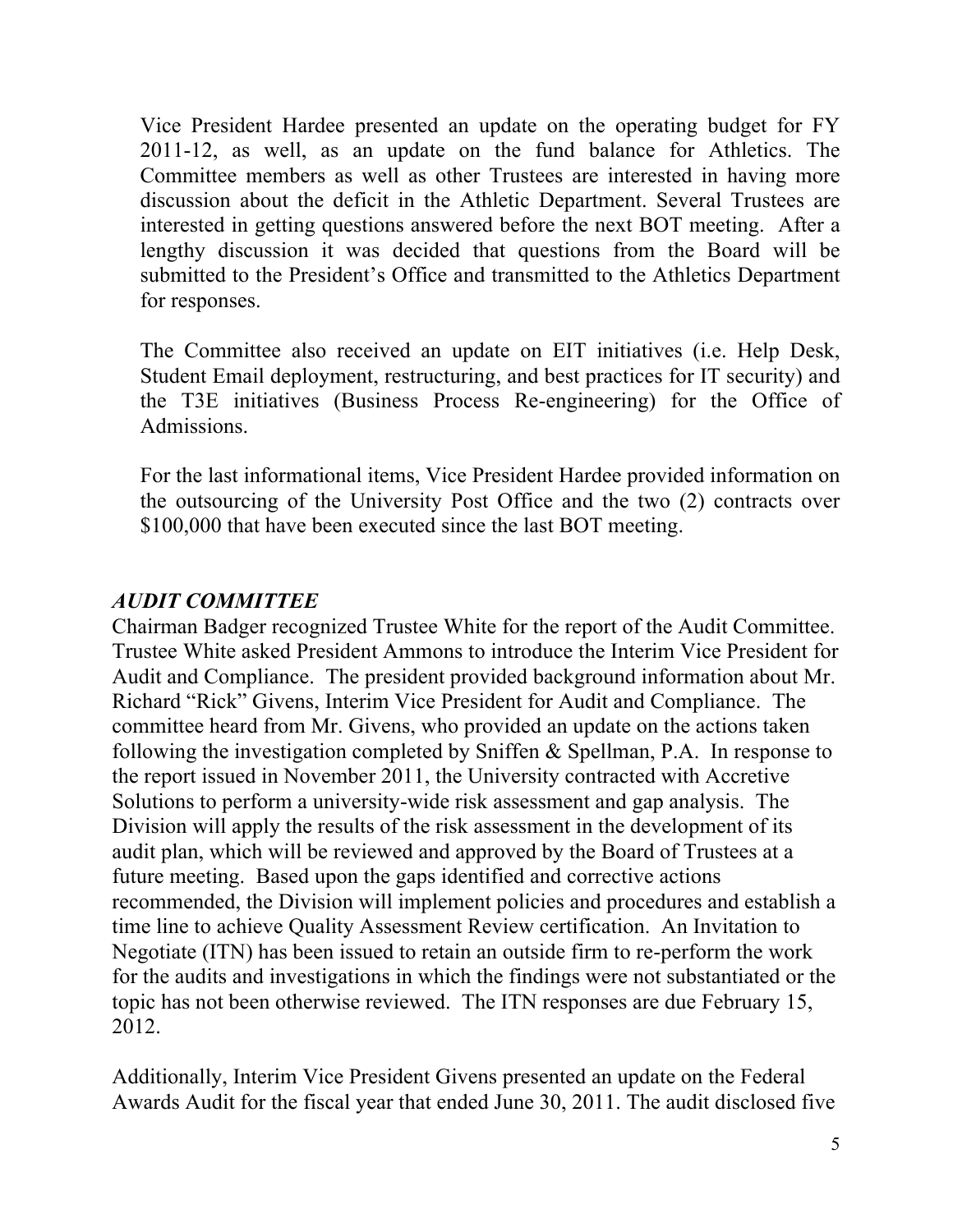(5) findings. The University is developing a written response and corrective action plans, which will be submitted to the Office of the State Auditor General.

The Committee was informed of the preliminary and tentative findings for the audit of the Bright Futures program for the year that ended June 30, 2011. The audit contained three (3) findings related to the SUS and the Florida College System, including one finding related to FAMU. The University has implemented new procedures to ensure timely return of the monies beginning with the Spring 2011 term.

The Audit Committee received information regarding the recent activities being performed by the Division's staff. Additionally, Interim Vice President Givens informed the Committee that part of the audit plan will determine the resources (man-hours) needed to perform the audits and reviews. Once needed resources are determined, a plan will be developed to perform the work. The time frame for contracting with outside firms or staff from other SUS universities, if necessary, is within a month of developing the audit plan.

Finally, Interim Vice President Givens gave a brief summary of the high-level risks that were identified in the risk assessment completed by Accretive Solutions and presented in their draft report. The three (3) areas within the University that present the highest risks have been identified as facilities management, information technology, and financial accountability. These items will be discussed in more detail in a future meeting. Trustee Turnbull noted for emphasis that internal audits do not affect the University's "clean" audits.

# *DIRECT SUPPORT ORGANIZATIONS (DSO) COMMITTEE*

Chairman Badger recognized Trustee Belinda Shannon for the report of the Direct Support Organizations Committee. Trustee Shannon noted that the Committee heard a report from Vice President Thomas Haynes, who presented background information about re-naming the Division of University Relations to the Division of University Advancement. This name change aligns with suggestions from the Board of Trustees to review the adequacy of the name. Dr. Haynes advised that the new name change is effective immediately; however, there will be a transition period to update all communication materials.

The Committee heard an update on the Board Crisis Management Plan from Trustee Shannon. In January, the board gave her approval to move forward to implement the University's Crisis Management Plan. She has been working with the Crisis Management PR firm, DKC Public Relations, Marketing & Government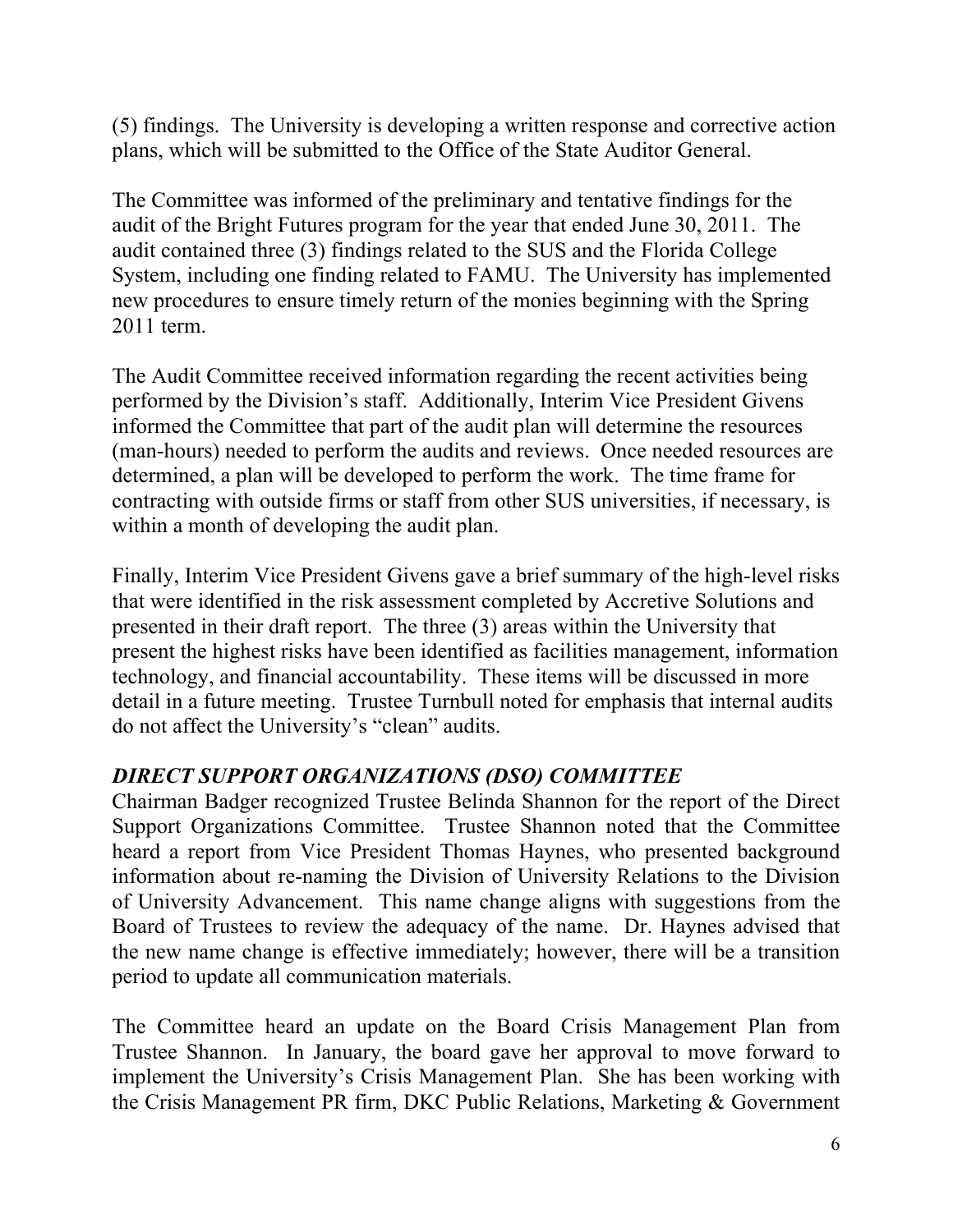Affairs, to build an independent FAMU Anti-Hazing Committee (AHC). They are working to secure final confirmations from the panel of experts regarding their participation on the AHC. Trustee Shannon announced the AHC members:

- The Honorable Stephen Craig Robinson, Chair, is a former US federal judge from the U. S. Southern District of New York.
- Dr. Na'im Akbar, a Tallahassee native and a clinical psychologist, who is considered one of the world's preeminent psychologists and a pioneer in the development of an African-centered approach to modern psychology.
- Dr. Elizabeth J. Allan, a professor of higher education at the University of Maine, who's award-winning scholarship focuses on campus climates and have been featured in educational journals such as *Harvard Educational Review* and *The Journal of Higher Education.*
- Dr. Michael V. Bowie, former national president of the National Pan-Hellenic Council, Inc., and currently serves and the executive director of the Florida Fund for Minority Teachers, Inc.
- Vice Admiral (Ret.) David Brewer, retired from the US Navy and former superintendent of the Los Angeles Unified School District, the second largest school district in the nation.
- Dr. Mary Madden, an experienced researcher and program evaluator whose work focuses on development, health, well-being and education of adolescents, including hazing.
- Mr. David Starnes, assistant Profess/Director of Athletic Bands at Western Carolina University and an internationally known adjudicator, clinician, guest conductor and creative designer.

The AHC will look at the following issues:

- Preparing students to resist hazing and what has worked.
- Handling of hazing at other universities (and other organizations)
- Governing the Marching "100" and its activities.

The committee's recommendation will be presented to the BOT sometime during the spring. Convening the FAMU AHC is the major component of the board's Crisis Management Plan.

Trustee Shannon noted that she would keep the Board updated about the work of the AHC. Trustee Shannon noted that strong collaboration with the President and the Internal Crisis Committee has occurred to address the issues associated with hazing.

President Ammons announced the FAMU Anti-Hazing Research Initiative with a focus on strict anti-hazing measures. Fifty thousand (\$50,000) dollars have been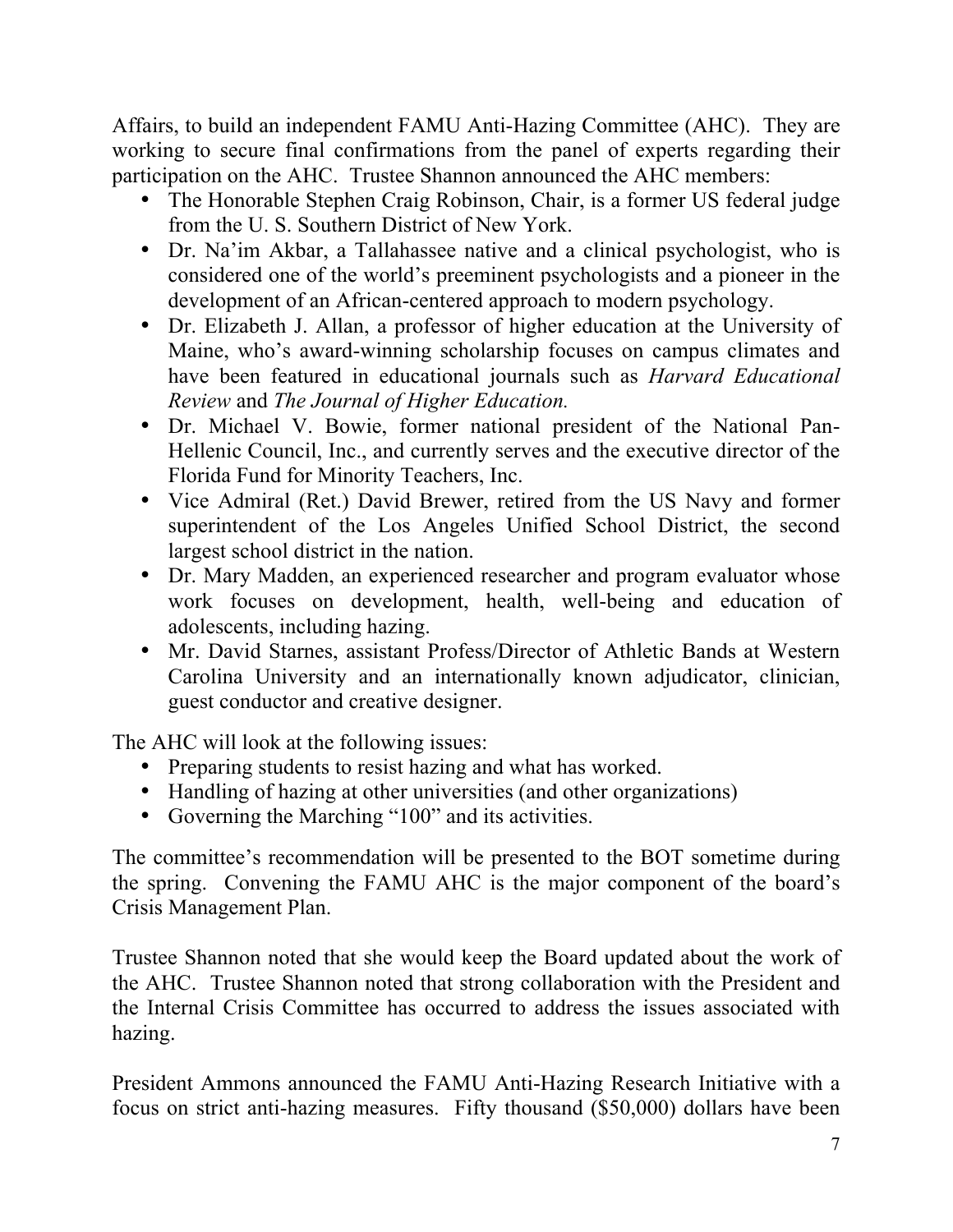dedicated for this initiative. This fund encourages FAMU faculty members to become leaders in finding solutions and creating a body of work as FAMU joins the national discussion on hazing. This initiative offers two (2) competitive grants of \$25,000 each for faculty to conduct interdisciplinary and collaborative research during a 12 to 24 month period. Award will be made by May 1, 2012. President Ammons thanked Trustee Persaud and the Faculty Senate for their leadership in becoming involved in this initiative.

The Committee heard an update on the Board of Trustees goals on fund-raising from Vice President Haynes. He noted that for this quarter, the University is slightly behind its third quarter goal; however, with currently over \$23 million in the pipeline, and we expect to reach the goal.

Vice President Haynes provided the committee with an update on the Comprehensive Campaign's planning stage. He will hire the needed staff. Recruitment is underway and is a top priority for the Division. Further, "Celebrating 125 Years of Excellence" Torch Tour will occur in concert with the launch of the silent phase of the campaign.

### *ACADEMIC AFFAIRS*

The chairman recognized Trustee Marjorie Turnbull for the report of the Academic Affairs Committee. The Committee heard from Provost Hughes Harris regarding applications for sabbatical and professional development leaves. Eighteen (18) applications for sabbaticals were submitted for the 2012-2013 academic year. The Sabbatical and Professional Development Leave Committee reviewed the applications and recommended approval of 11 applications to Provost Cynthia Hughes Harris and President James Ammons. In reviewing the applications, the Committee considered the programs and activities to be followed while on leave, the expected increase in value of the employee, to the university, and to the employee's academic discipline, specific results anticipated from the leave, and any prior leaves that had been provided to the applicant.

The eleven applications were recommended for approval by President Ammons and Provost Hughes Harris. The Academic Affairs Committee recommends approval of the 11 sabbatical applications.

### **Trustee Turnbull move that the Board of Trustees approve the eleven sabbatical applications. Trustee Persaud seconded the motion and it carried.**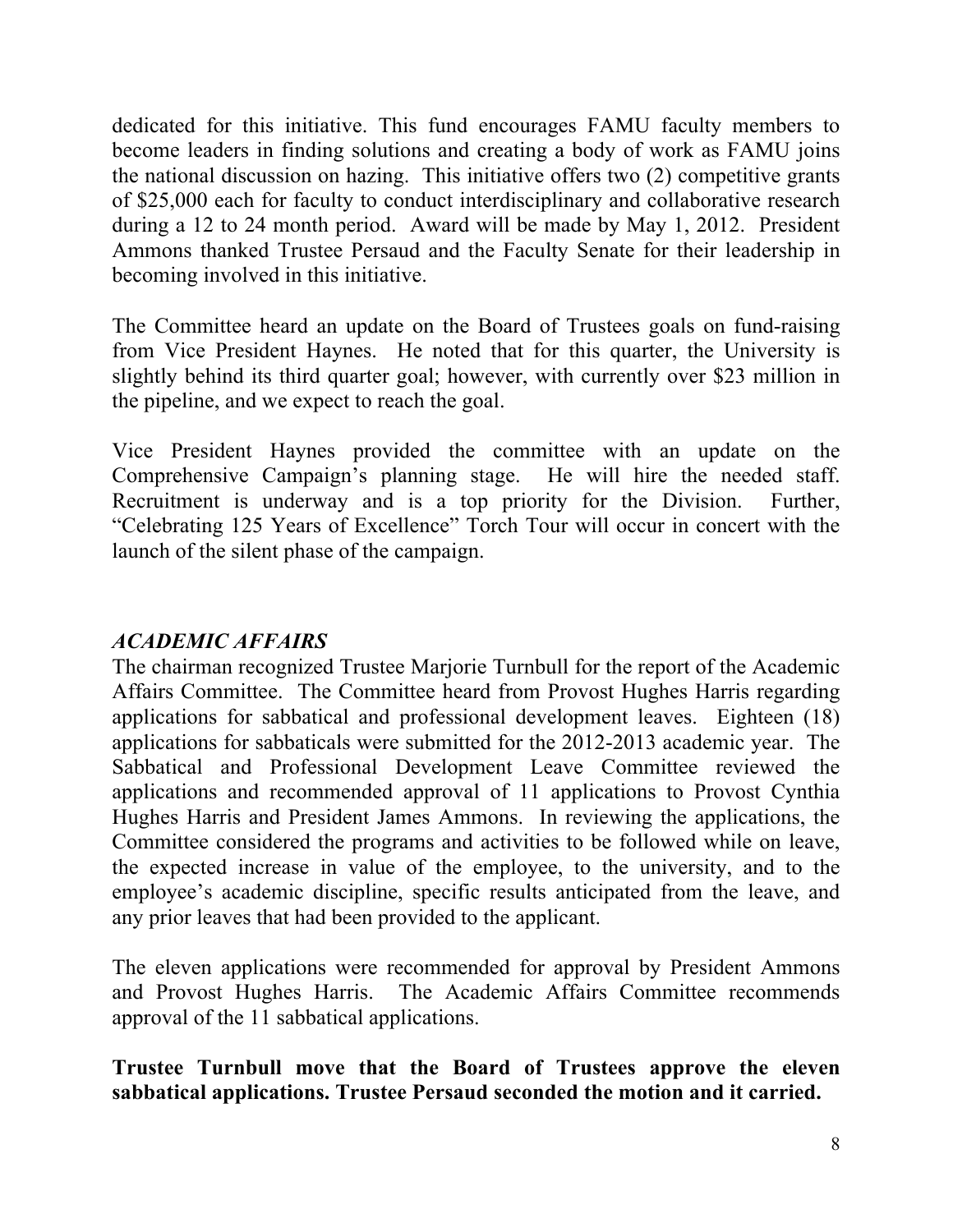Next, the Committee heard from Provost Hughes Harris regarding approval to notice an amendment of Regulation 4.010: "Authorization of Program Majors, Minors, Other Academic Program Offerings and Off-Campus Programs" and Regulation 4.005: "Authorization and Termination of Academic Programs." The revisions separate the authorization and termination of academic programs into two separate regulations. It also removes language regarding continuing education. These regulations have been reviewed by the Academic Policies Review Committee and the Faculty Senate.

The Academic Affairs Committee recommends approval for Regulations 4.010 and 4.005 to be noticed and adopted after the expiration of the thirty (30) day notice period, provided there are no public comments, in accordance with the Florida Board of Governors' Regulation Development Procedure.

### **Trustee Turnbull moved that the Board of Trustees approve the notice of intent to amend Regulation 4.010 and Regulation 4.005. Trustee Persaud seconded the motion and it carried.**

Provost Hughes Harris and her team presented to the committee encouraging updates on the BOT goals.

**Goal 1 – Meet Accreditation Standards of Select Disciplines** - The Committee received updated information on the University's accredited programs. FAMU has 72 academic programs that are accredited. Two (2) of those programs are on probation, namely, Occupational Therapy and Cardiopulmonary Sciences. As part of the Board materials, each member received a document which identifies the programs that are accredited, the accrediting bodies, the dates of initial accreditations and the dates of the next visits.

Provost Hughes Harris informed the Committee that the School of Journalism and Graphic Communication completed its accreditation site visit today. The Site Team members indicated that they are recommending full accreditation without deficiencies or follow-ups.

**Goal 2 - Increase Number of Distance Education Programs and Students** – The Office of Instructional Technology presented a PowerPoint updating the Committee on its accomplishments this year. Included in the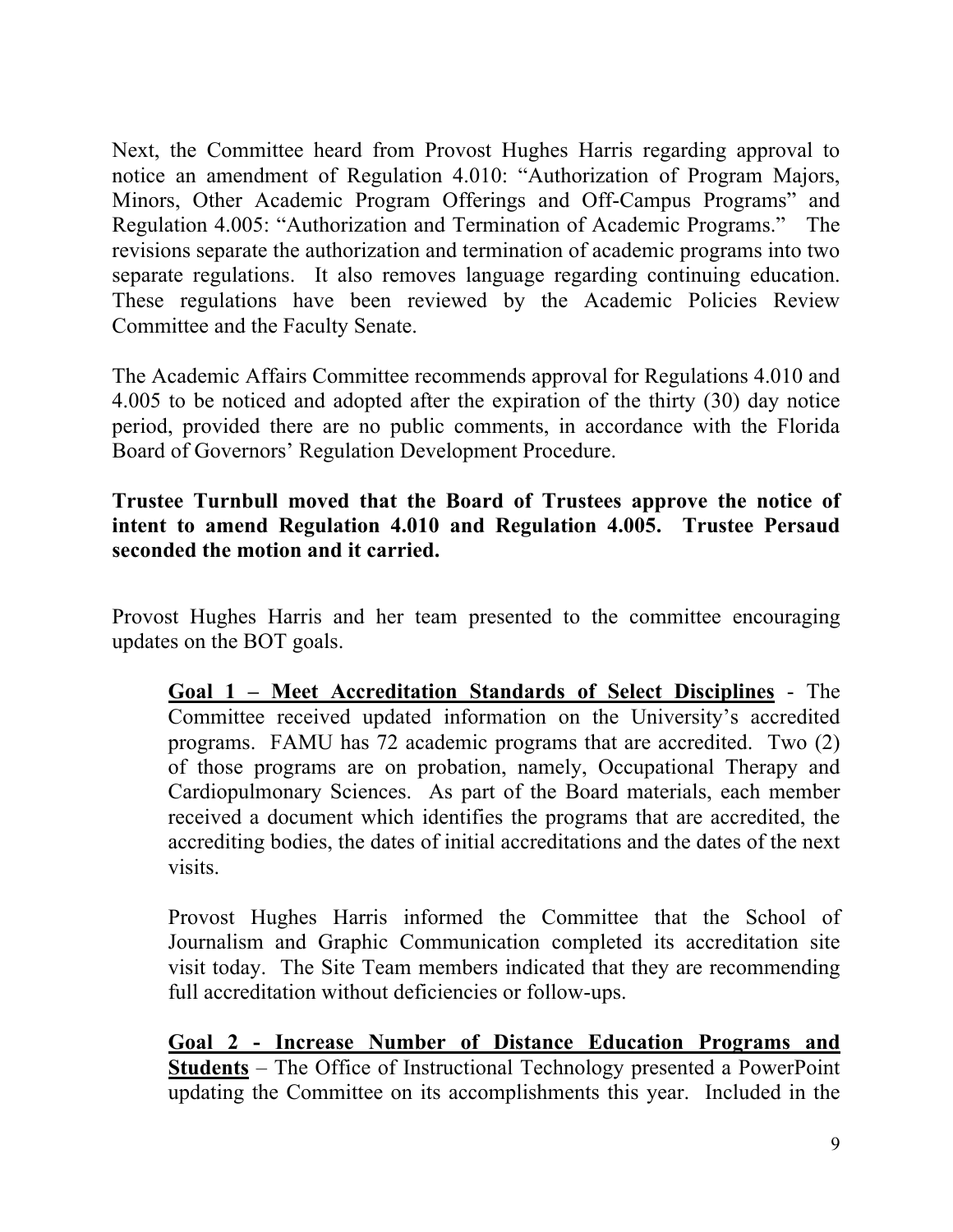presentation was an enlightening video testimonial from students that are currently enrolled in the University's distance education programs.

**Goal 3 – Increase Licensure Passage Rates** - At the last board meeting, the Committee requested comprehensive information on all programs in which students sit for licensure or certification examinations. Further, the Committee received information regarding programs where licensure is mandatory for practice in the field and where licensure examinations are optional. Additionally, the Committee was provided more detailed information regarding the examination passage rates in the College of Education.

**Goals 4 and 5 – Increase Number of Enrolled Research Doctoral Students and Increase Number of Research Doctoral Graduates by 10% Annually** – The Committee was informed that, in comparing Fall 2011 to Fall 2010, graduate admissions increased by 23%, graduate enrollment increased by 1.4%, and doctoral student enrollment increased by 92%. Nine (9) research doctoral degrees have been awarded this academic year. The goal is to graduate 22 research doctoral students.

**Goal 6 - Increase Number of Endowed Professors** – The University has one (1) endowed chair that is occupied, one (1) chair is currently being advertised and the University will advertise three (3) additional endowed professorships. The University's goal is to fill three (3) chairs this year.

Finally, Provost Hughes Harris introduced the committee members to Dr. Brenda Spenser, Director of the Office of Retention. Dr. Hughes Harris informed the Committee that information regarding restructuring was included in their notebooks.

### *TRUSTEE-STUDENT AFFAIRS COMMITTEE*

Chairman Badger recognized Trustee Alston for the report of the Trustee-Student Affairs Committee. The committee heard from Trustee Breyon Love who recapped many activities within the Student Government Association (SGA). Some of those highlighted included:

• SGA went to New Orleans during the Christmas to provide gifts to victims of hurricane Katrina. There were three (3) buses transporting the volunteers. Additionally, they were able to provide much cheaper transportation home for about 10 students from the area.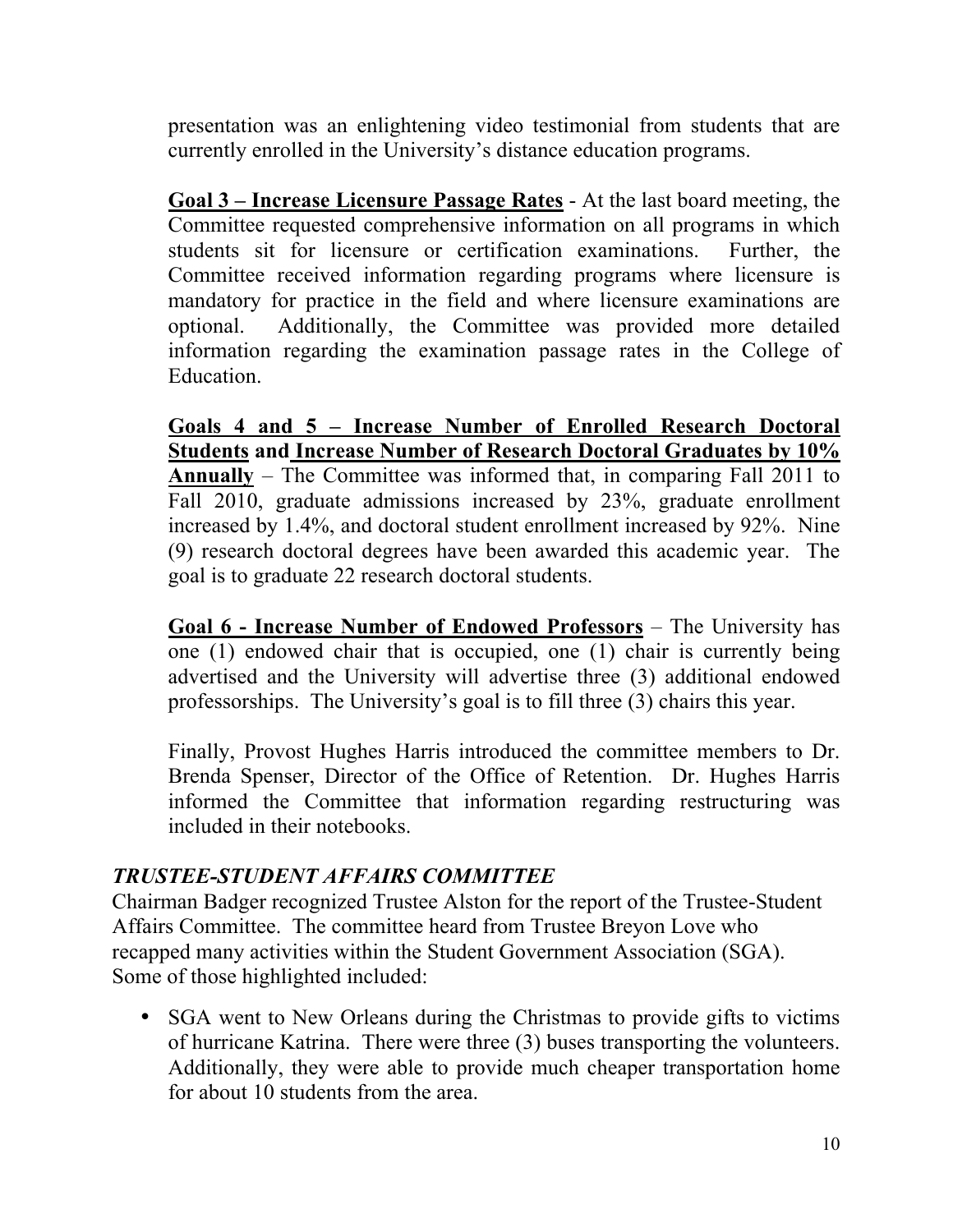- Initiated, with the assistance Information Technology (IT) a 24-hour Help Desk.
- Conducted a 'Queen of Queens' and 'King of Kings' forum which focused on self-respect.
- Spring elections will occur later this month and the results will be presented at the April meeting.
- Student Senate passed a resolution against a tuition increase.
- Student Senate passed a resolution honoring Robert Champion.
- The Anti-Hazing Agreement has been placed on line. Student Government will manage the Agreement. Following discussion, we agreed to revise the document based on the information provided and in consultation with General Counsel.

Next, the Committee heard from Vice President Hudson, who briefly discussed profile admits taking remedial courses. It was emphasized during the discussion that if we bring in profile admits, it is imperative that we have the resources to assist them.

Vice President Hudson noted that some of the strategies used with profile admits include:

- Satellite advisors located in the Schools and Colleges,
- Mathematics/English/Science labs available, opened from 9:00 a.m. to 9:00 p.m. daily,
- Academic Maps used to guide toward graduation,
- At Risk Student Reporting; and
- Satisfactorily Academic Programs conducted through the Office of Financial Aid

Other strategies will be implemented at a later date.

Vice President Hudson introduced the University's Enrollment Management Staff. They are working out in the field, at recruitment fairs, and visiting high schools. He also noted the work of the Enrollment Management Team which assists students from  $9<sup>th</sup>$ - 12<sup>th</sup> grades utilizing initiative such as:

- Alumni collaboration,
- Social media.
- Student Government Association,
- Virtual College Fairs (nationwide), and the
- Rattler Room at TCC which opened in January 2012.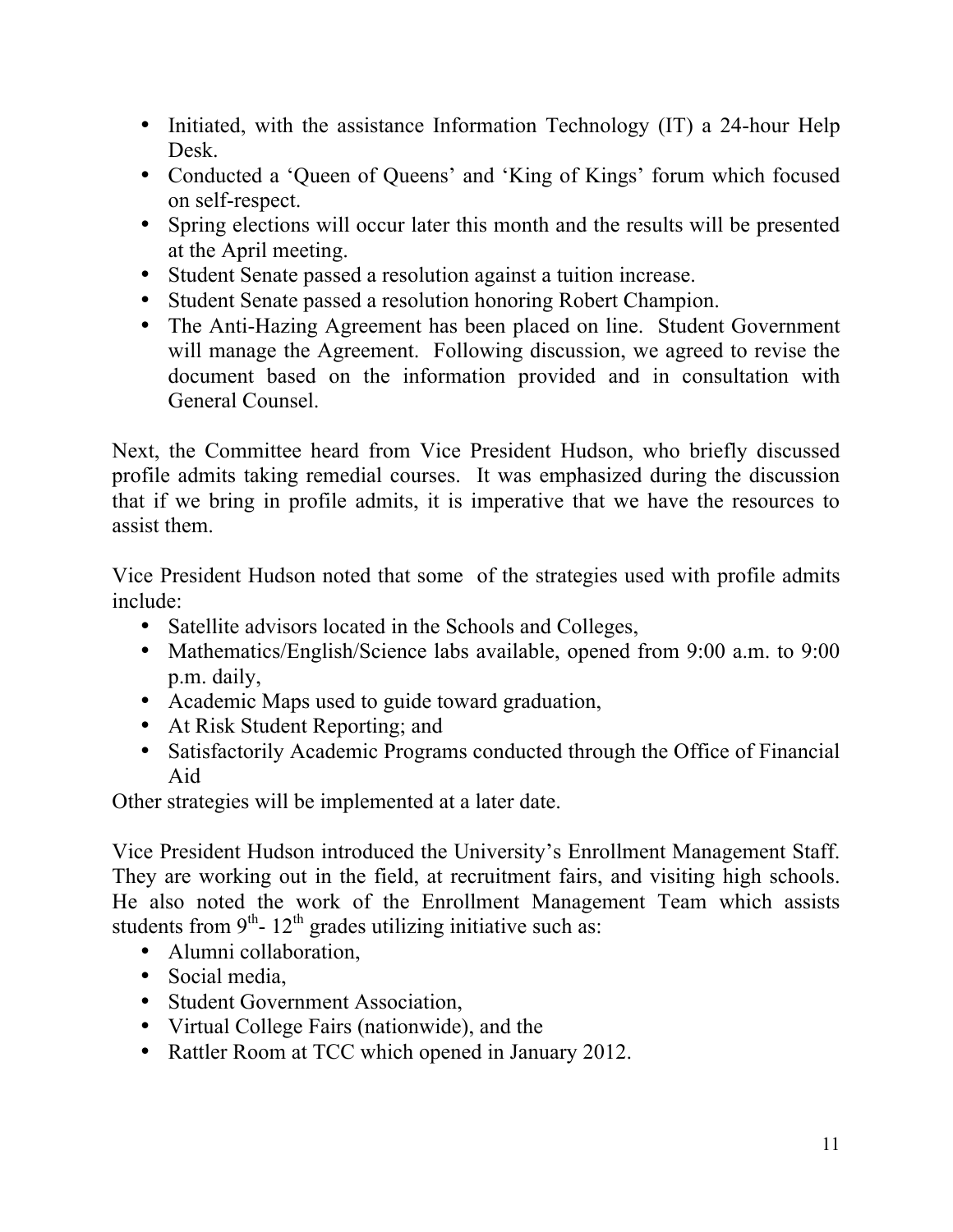Next, the committee heard from Chief Calvin Ross on Campus Safety. An updated hazing incident report was distributed for information. There have been no additional incidents of hazing reported after the December 16, 2011, date. Some of the cases listed are labeled "Suspended". The chief noted that these cases have been delayed; but, the investigation may be still on-going with possible arrests to be made.

The committee received a first draft of 'Dress Standards for Students'. The intent is not to stifle students' expression through their dress. Rather, the aim is to transform standards on campus and to encourage students to dress for success. The drafters will take committee comments and revise, share with the General Counsel, and revisit at the next board meeting.

### *FACILITIES COMMITTEE*

Chairman Badger recognized Trustee Spurgeon McWilliams for the report of the Facilities Committee. The Facilities Planning Committee heard a presentation from Vice President Hardee regarding a Guaranteed Energy Savings Contract amendment for Siemens Building Technologies. In February 2009, the Board approved a contract for Siemens to institute three (3) energy conservation measures. The three measures required an investment of \$2.4 million. In accordance with Section 1013.23 of the Florida Statues, Siemens provided a guarantee that the energy savings resulting from the measures will exceed the investment payments. In the tow years since the investment, the energy savings have exceeded the investment payments by a total of \$228,000. The University and Siemens are seeking to implement four additional energy conservations measures at this time.

The four measures are:

- 1. Provide partial decentralization of steam generation,
- 2. Improve the efficiency of the chilled water plant by adding tighter automatic controls to match the output of the plant with the demand from the campus,
- 3. Control and schedule automatically the temperatures in selected buildings to minimize energy consumption,
- 4. Heat water for the Gaither Swimming Pool and the Student Recreation Center by solar power.

Some of the benefits to the University include:

- No upfront capital required from state resources,
- Significantly improved reliability of the campus heating, ventilating, and airconditioning (HVAC) system,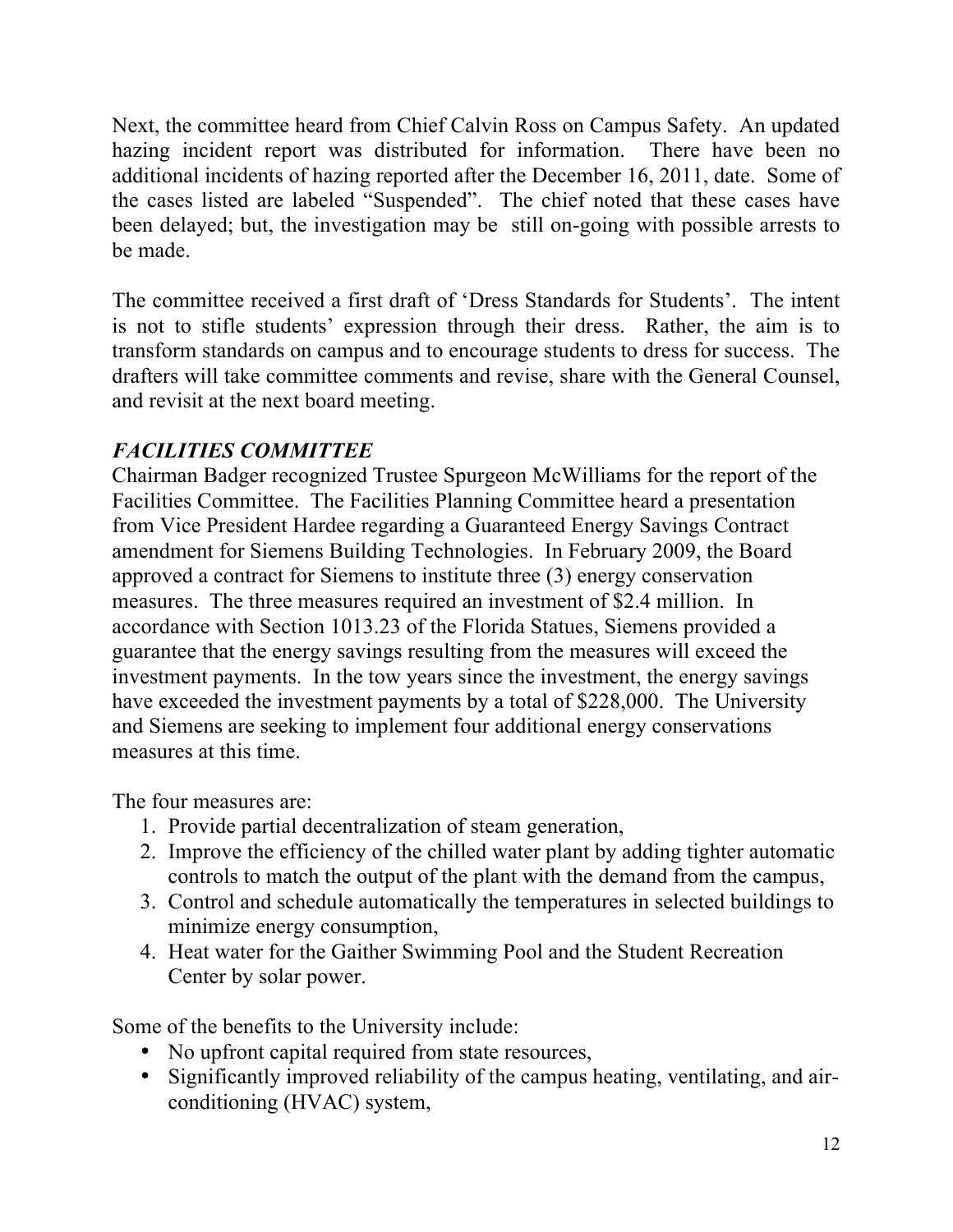- Replacement of aging and obsolete HVAC equipment,
- Improved opportunities for preventive maintenance,
- Training of University personnel.

The four measures require an investment of approximately \$12.85 million and will result in energy savings of \$1.2 to \$1.8 million per year. The energy savings will be sufficient to pay for the investment over a 15-year period. The University retained the services of a third party professional engineering firm and a financial consultant to assist with the technical and economic evaluation of the four energy conservation measures.

### **Trustee McWilliams moved that the Board of Trustees:**

- **1. Authorize the President to conclude negotiations with Siemens, pursuant to the guaranteed energy savings contracting requirements of Section 1013.23 of the Florida Statues, to institute Energy Conservation Measures for: (i) partial steam decentralization; (ii) chilled water demand flow; (iii) Energy Management Control; (iv) Solar Thermal Heating, not to exceed an investment of \$12.85 million and for a project life not to exceed 15 years;**
- 2. **Authorize the President to present the guaranteed energy savings project proposal to the Board of Governors for approval;**
- 3. **Authorize the President to amend the existing guaranteed energy savings contract with Siemens to institute the energy savings contract with Siemens to institute the energy conservation measures as stated in (1) above, subject to the review and approval by the Office of the General Counsel;**
- 4. **Authorize the President to obtain financing for the four energy conservation measures for an amount not to exceed \$12.85 million, subject to Board of Governor's Debt Management Guidelines, and subject to the review and approval of the Office of the General Counsel; and**
- 5. **Direct the President to report to the Board of Trustees on the results of the contract negotiations and financing at the Board meeting immediately following the execution of the contract amendment.**

**Trustee White seconded the motion and it carried.**

**Next, the committee heard a presentation on the design of the 800-bed residence hall from Premier Construction and Land Development, the designbuilders for the project. Discussions on dining and retail spaces followed the presentation. Attorney Self shared that the abatement and demolition of the**